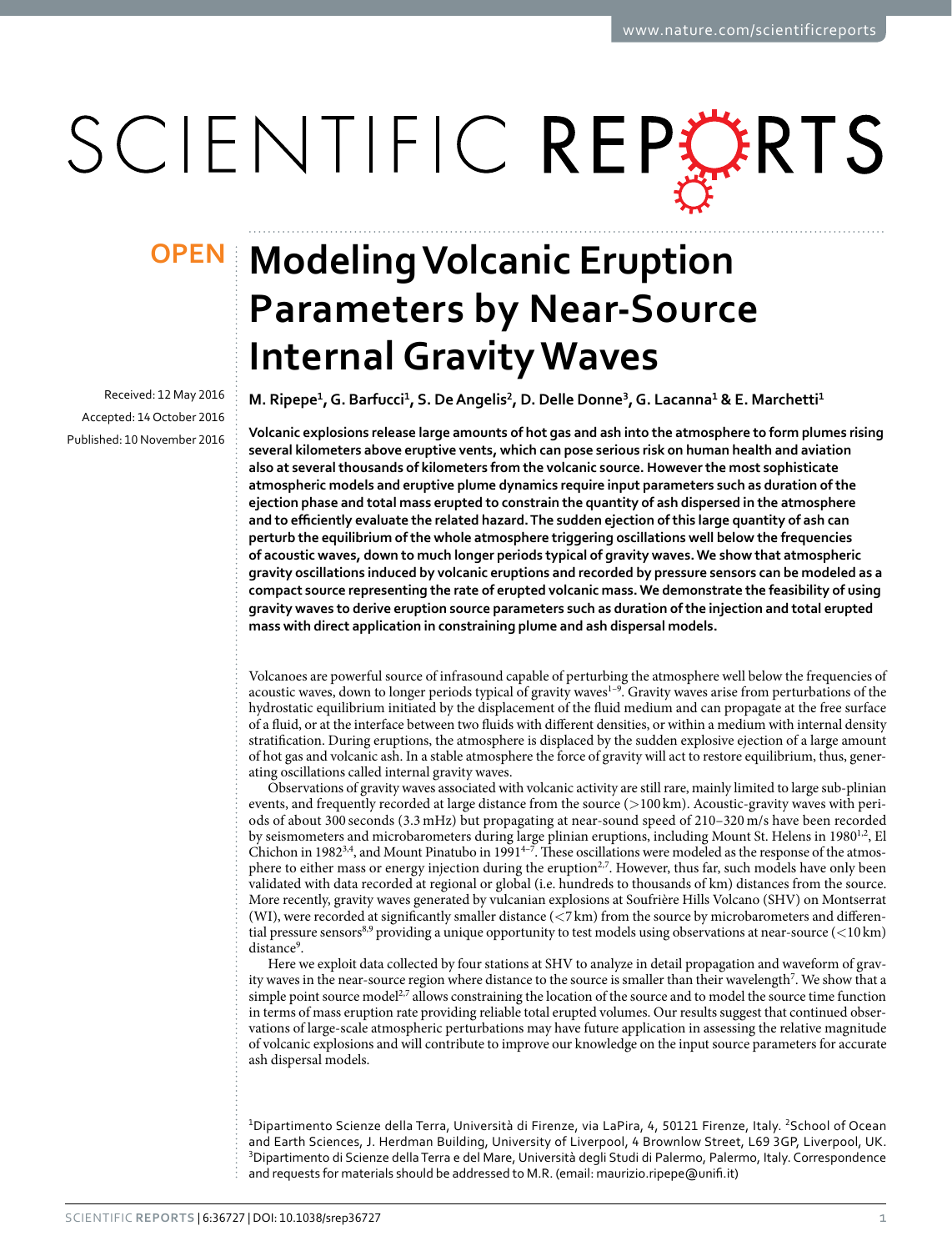

<span id="page-1-0"></span>**Figure 1.** (**a**) Location of the microbarographs located at St. George's Hill (SGH), Air Studios (AIRS), Trants Bay (TRNT), and Old Town (SDV). The contour lines represent the limit of confidence of the location of the acoustic source. Values >0.8 indicate the most probable location of the source and coincide with the SHV dome. Original ultra-low pressure signals recorded at the 4 stations and relative to the July 29, 2008 (**b**) and December 03, 2008 (**c**) vulcanian explosions. The dashed line indicates the onset of the vulcanian eruptions which were at 03:38:13 GMT on July 29, 2008 and at 01:37:15 on December 3, 2008.

#### **Results**

Soufrière Hills Volcano is an andesitic lava dome volcano located at the Northern end of the Lesser Antilles island arc. Its eruptive activity over the past two decades has been characterized by the cyclic growth and collapse of a summit dome punctuated by moderate-to-violent vulcanian explosions, producing ash plumes with heights of up to 20 km before collapsing to form pumice fountains feeding large pyroclastic flows<sup>[10,](#page-6-7)[11](#page-6-8)</sup>

In March 2008 a permanent small-aperture infrasonic array was installed by the Department of Earth Sciences (DST), University of Florence, Italy in collaboration with the Montserrat Volcano Observatory. The array, located at a distance of ~3 km from the summit of SHV, at the St. George's Hill site (SGH), has demonstrated its ability to detect and locate explosive events and pyroclastic flows in real-tim[e8](#page-6-5),[12](#page-6-9). The central station of the array is equipped with two differential pressure transducers with sensitivity of 25 mV/Pa in the frequency band 0.01– 50Hz, and self-noise of 10<sup>−</sup>2Pa. Atmospheric pressure perturbations are additionally monitored by microbarometers deployed on Montserrat with the aim to correct for long-period atmospheric disturbances in gravimetric and strain signals. The locations of microbarometers [\(Fig. 1a\)](#page-1-0) include Old Town (SDV), Air Studios (AIRS), and Trants Bay (TRNT). The gravimetric station SDV, located ~6.8 km NW of the active vent, is equipped with a Vasaila Digital Barometer PTB210 with a resolution of −3nm/s2/hPa, and data are recorded with a sampling rate of 0.1 Hz<sup>[13](#page-6-10)</sup>. Two strainmeters installed within the framework of the CALIPSO borehole observatory<sup>14</sup> at the sites AIRS, 4.7 km from the vent, and TRNT, 6.6 km from the vent, are equipped with SETRA microbarometers, sampled at 1 Hz with 20 bits resolution<sup>9</sup>.

The pressure sensors and microbarometers recorded large-scale atmospheric pressure perturbations associated with two vulcanian explosions at SHV on July 29 and December 3, 2008 ([Fig. 1b,c](#page-1-0)). These events occurred during the fourth extrusive phase of the 1995-present eruption of SHV<sup>15</sup> and produced ash plumes with a height of about 12 k[m16.](#page-6-13) Once corrected for the instrument response, all sensors showed an ultra low-frequency signal with a duration in excess of 4000 s associated with the explosive activity ([Fig. 1b,c\)](#page-1-0). The spectra of these ultra long-period oscillations show peaks at frequencies of 0.97 and 1.1 mHz ([Fig. 2a](#page-2-0)), well below the threshold of acoustic waves and consistent with the frequencies of atmospheric gravity waves<sup>8,[9](#page-6-6),[16](#page-6-13)</sup>. Here we analyze and model the propagation and the waveform of these gravity waves.

**Source Location and Propagation Speed.** The instrument-corrected pressure signals were initially filtered in the infrasonic frequency band between 0.01 and 0.4 Hz [\(Fig. 3a](#page-3-0)) and a grid search procedure was applied to locate the acoustic source. This procedure assumes that the source could be located at each node of the 9200× 8700 m grid ([Fig. 1a](#page-1-0)) with node spacing of 100 m and located at ~910 m a.s.l., corresponding to the elevation of the SHV crater rim. For each node in the grid, theoretical source-receiver travel-times are calculated for sound velocities between 100 and 400m/s. The acoustic signals are delayed for the theoretical source-receiver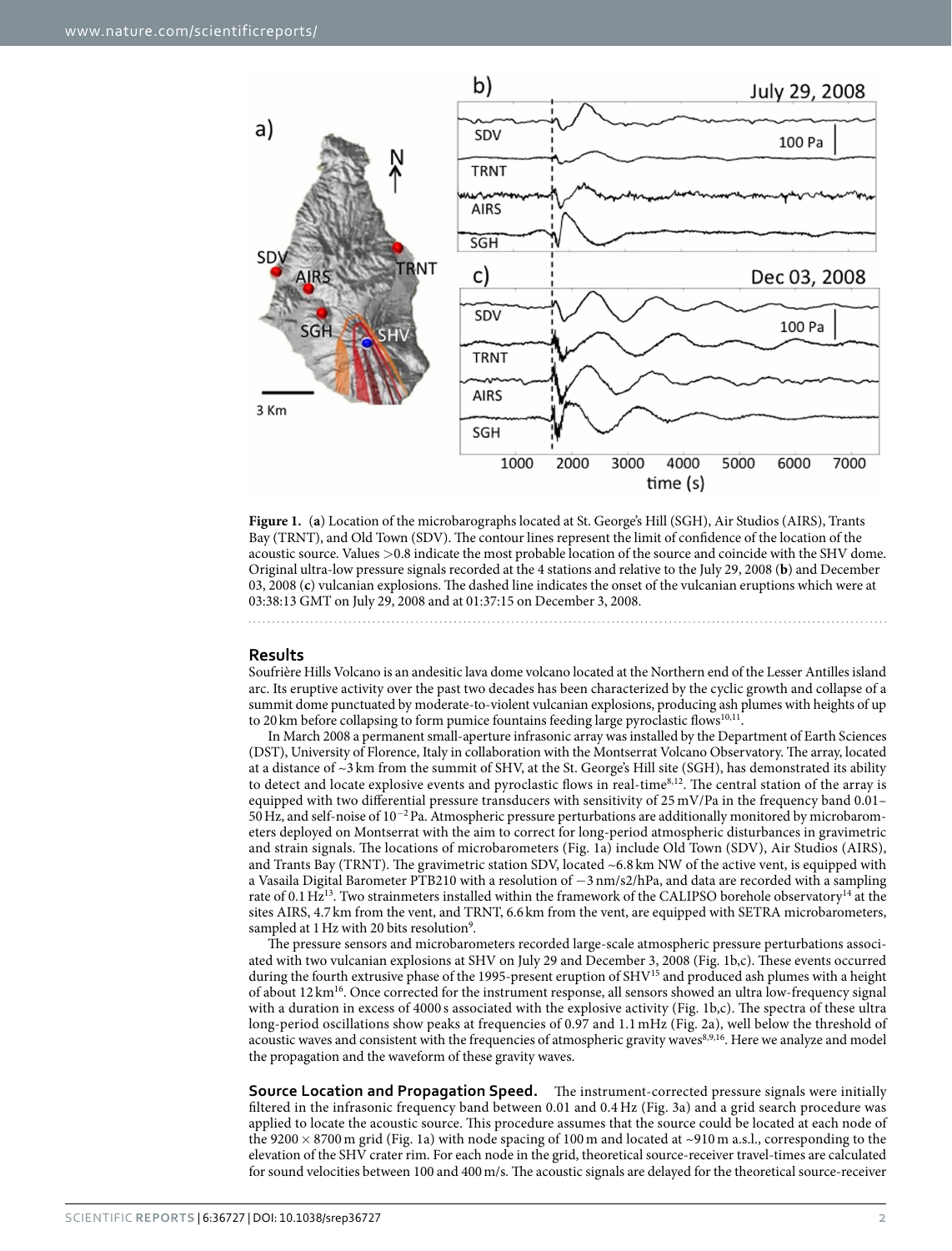

<span id="page-2-0"></span>**Figure 2.** (**a**) Spectral content of the acoustic signals recorded at the SGH during the July 29 (red line) and the December 03, 2008 (black line) vulcanian explosions show a large energy at frequencies of  $\sim$ 1 mHz typical of gravity waves. Power Density Spectrum for the July pressure signal (red line) has been multiplied by a factor of 5. (**b**) Propagation velocity of the acoustic signal calculated in different frequency bands from 1mHz to 0.3Hz and for different combination of stations (blue line SGH-TRNT; black line AIRS-TRNT; red line SGH-AIRS; green line SDV-AIRS) shows that frequencies below the cut-off frequency  $(\omega_c)$  are traveling at a speed between 8 and 15m/s. Velocity increases up to 340m/s for frequencies >0.01Hz. The gray band indicates part of the spectrum, which shows interaction between gravity waves and pure acoustic waves.

travel time, and multichannel semblance analysis<sup>17</sup> is used to identify the best source location. The highest semblance of 0.99 corresponds to a velocity of 344m/s [\(Fig. 3b](#page-3-0) bold line) compatible with the sound speed in the atmosphere at ambient condition and air temperature of 22 °C. The location of the infrasonic source is 394 m ([Fig. 3b](#page-3-0) dashed line) southwest of the crater rim ([Fig. 1a](#page-1-0)) and is consistent with the area were numerous vents were active in particular during December 2008.

The same grid and node spacing was used to search for the best location of the source of the pressure signal band-pass filtered in the frequency range of gravity waves around 1 mHz ([Fig. 3c\)](#page-3-0). In this case, velocity was allowed to vary between 5 and 50 m/s and the highest semblance of 0.9 resulted from a propagation velocity of 8m/s ([Fig. 3d](#page-3-0) bold line). Such a low propagation velocity is consistent with the observed arrival move-out across the network [\(Fig. 3c](#page-3-0)) and is common for gravity waves<sup>[18](#page-6-15)</sup>. Unfortunately, at such low propagation velocities and frequency content, source location is not accurately resolved as in the case of acoustic waves and it extends over a relatively large area from the dome 590m [\(Fig. 3d](#page-3-0) dashed line) towards the South.

**Propagation of Acoustic and Gravity Waves.** We used the source position to assess the dispersion characteristics along the source-receiver path. We assumed that each frequency of the spectrum represents a wave packet generated at the same time by the same source.

The pressure signals recorded at each station were analyzed in different frequency bands between 1mHz and 0.25Hz measuring the phase shift between pairs of station, which converted in phase velocities [\(Fig. 2b](#page-2-0)) assuming a stable source position for each frequency component. In agreement with source location, at frequencies above 0.02Hz pressure waves propagates at 300–335m/s the phase velocity of the sound waves [\(Fig. 3b\)](#page-3-0), whilst at frequencies below 3 mHz the pressure perturbation travels with velocities between 8 and 15 m/s ([Fig. 3d\)](#page-3-0), typical of internal gravity waves<sup>[19](#page-6-16),[20](#page-6-17)</sup>. Phase velocity increases from 40 m/s up to 300 m/s in the frequency range between 3mHz and 20mHz. This analysis demonstrates that pressure waves of different nature are generated by the same explosive source and exhibit an inverse dispersive behaviour with frequency-dependent propagation velocity.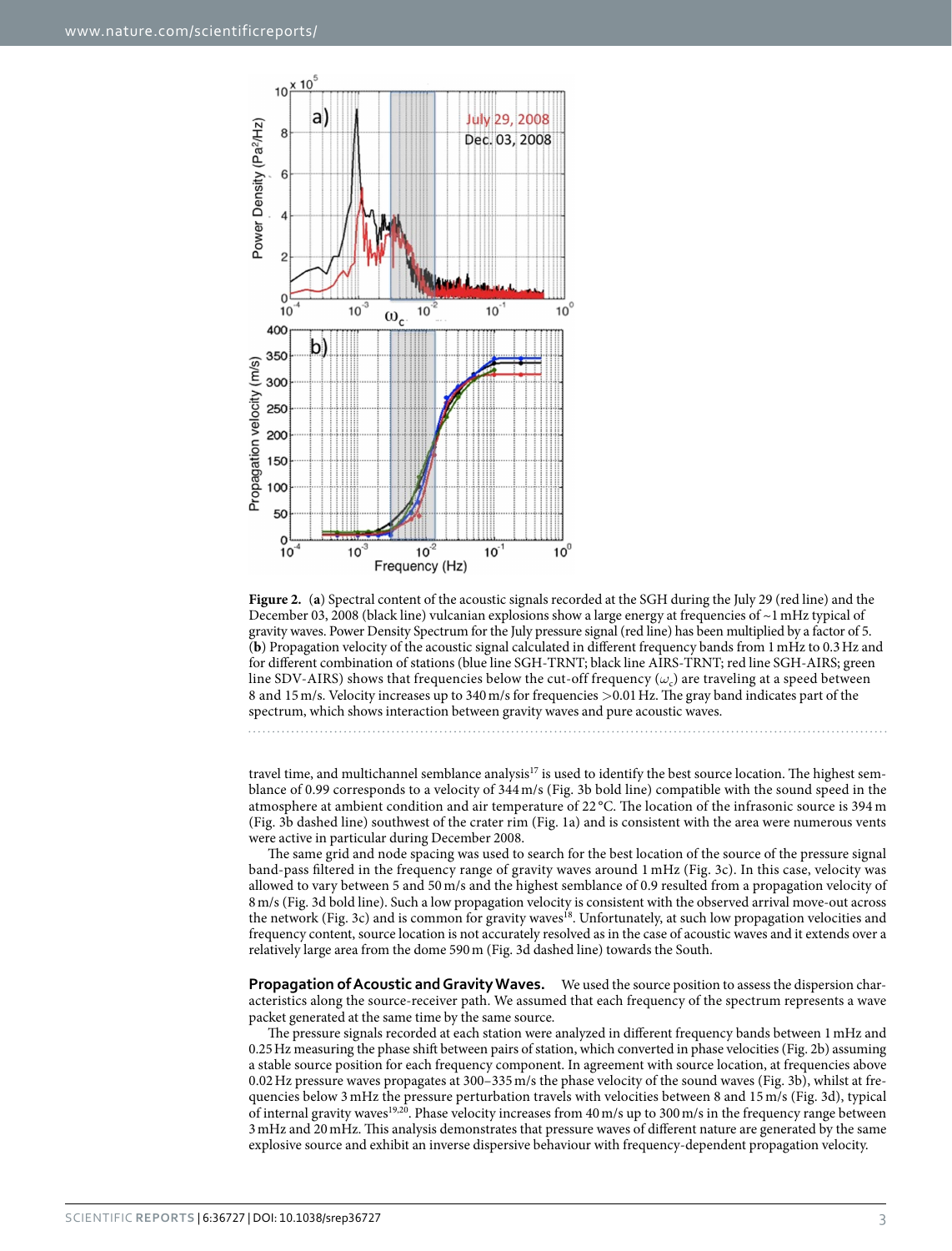

<span id="page-3-0"></span>**Figure 3.** (**a**) Pressure signal associated with the vulcanian explosion of December 03, 2008 and recorded at the three stations (SGH, TRNT, AIRS) shows coherent waveforms when is filtered in the acoustic range between 0.01 and 0.5Hz. The results of the grid searching procedure for the two different frequency band are represented in terms of propagation velocity as function of semblance (bold line) and distance from the dome (dashed line). We found that for the acoustic waves (**b**) the best solution has semblance (black line) of 0.99 for a propagation velocity of 344m/s which corresponds to the minimum distance (dashed line) of 394m from the SHV dome. (**c**) The same pressure signal low-pass filtered <0.003Hz evidence ultra-low frequency content typical of gravity waves. (**d**) Using the same grid searching procedure we found that the best solution has a semblance (black line) of 0.90 for a propagation velocity of 8m/s which gives the minimum distance (dashed line) from the SHV dome of 590m. This demonstrates that also the ultra-low frequency is generated above the volcanic dome.

Lamb's theory demonstrates that in an isothermal, and stratified, atmosphere with mean temperature of 290K and mean molecular mass of  $4.76 \times 10^{-26}$  kg (78% N and 22% O), acoustic waves do not propagate below the acoustic cutoff frequency:

$$
\omega_c = c/2H_s \tag{1}
$$

of 0.019 rad/s (~3mHz), which is defined as the ratio between the mean speed of sound *c* (325m/s) in the troposphere, and the atmospheric scale height *Hs* of 8.6 km, calculated for the temperature profile of the atmosphere above SHV.

This suggests that acoustic waves generated by volcanic explosions can, theoretically, only propagate at frequencies  $>3.0$  mHz. Our dispersion analysis shows that, gravity waves with velocities  $<15$  m/s are observed ([Fig. 2b\)](#page-2-0) below this threshold and pure acoustic waves propagating at the speed of sound (>325m/s) are detected only at frequencies greater than 0.02Hz [\(Fig. 2b](#page-2-0)). Further, this analysis shows that in the frequency range between 3 and 20 mHz the propagation velocity of the pressure perturbation assumes intermediate apparent velocity (20–120m/s) making it difficult to separate gravity from acoustic waves.

**Near-field Propagation of Gravity Waves.** The propagation of gravity waves is described by the two-dimensional Euler equations for an irrotational and inviscid flow under the Boussinesq approximation, known as the Taylor-Goldstein equation<sup>20</sup>. Considering no background velocity field (i.e. null wind speed), the solution of the Taylor-Goldstein equation leads to a dispersion relation for the angular frequency  $\omega_c$  in the form: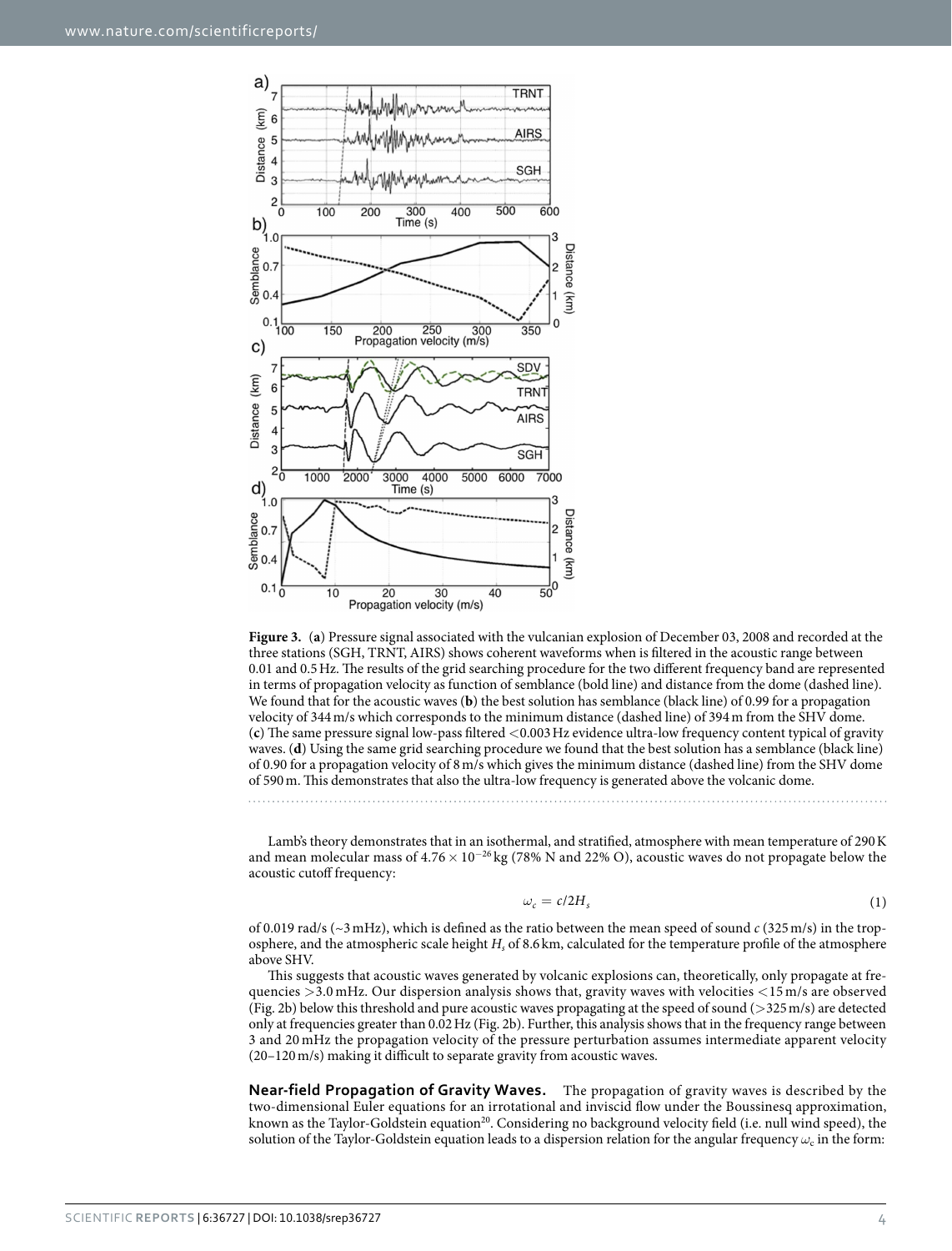$$
\omega_c = \frac{kN}{\sqrt{k^2 + m^2}} = N \cos \phi \tag{2}
$$

where  $\phi$  is the angle between the wave vector and the horizontal direction,  $k$  and  $m$  are the horizontal and vertical wavenumber, respectively. The *Brunt-Väisälä* frequency *N* of the atmosphere is the angular frequency at which a fluid parcel, vertically displaced from its equilibrium position, oscillates within a stable stratified fluid and is related to the thermal stratification of the atmosphere defined in terms of potential temperature<sup>20</sup>.

The dispersion relation of equation (2) shows that for waves propagating horizontally  $\phi = 0$  (fluid parcel displaced vertically), their frequency  $\omega$ <sub>*x*</sub> will coincide with the *Brunt-Väisälä* frequency ( $\omega$ <sub>*x*</sub> = *N*). Using the atmospheric profile measured by a radiosonde and available twice a day (at 12 AM and 12 PM) at one of the Global Observing System (GOS) stations (TFFR, 78897), in Guadeloupe, (located at 80 km from Montserrat) we calculated from the vertical temperature and pressure profiles the *Brunt-Väisälä* frequency, *N,* on July 29 and December 3, 2008. Within the troposphere, up to an elevation of ~15 km, *N* fluctuates around mean values of 0.011 (on July 29) and 0.010 rad s<sup>−1</sup> (on Dec. 03) increasing to 0.02 rad s<sup>−1</sup> in the stratosphere. These values correspond to frequencies above 1.6mHz and higher than what measured during both eruptions.

Internal gravity waves propagating at an angle from the horizontal *φ*≠ 0 have frequency between 0 and *N*  $(0 < \omega_x < N)$  and their phase velocity in the horizontal direction  $c_x$  is:

$$
c_x = \frac{N}{k} \cos \phi \tag{3}
$$

Considering the *Brunt-Väisälä* and the observed frequencies (0.97 and 1.1mHz) for the gravity waves at SHV, we calculate from equation (3) angles  $\phi$  of 48.9°and 52.4° for the two eruptions. At a distance *x* of ~5000 m from the vent, this suggests a source located at an elevation,  $z<sub>s</sub> = x \tan(90-\phi)$  between 3800 and 4300 m a.s.l. Slight variations in the frequency content of gravity waves during the two events may result from the combination of changes in atmospheric conditions and variations in the source position.

**Gravity Waves and Eruption Source Parameters.** The sudden expansion of the eruptive gas-and-ash cloud is the responsible for displacing the atmosphere, and thus, generating gravity waves [\(Figs 1](#page-1-0)b,c and [3c](#page-3-0)) with peak amplitudes of 16.8 and 34Pa, during the July and December 2008 events, respectively. Following classical point source theory<sup>2[,7](#page-6-4),[21](#page-6-18),[22](#page-6-19)</sup>, the resulting oscillations of the free atmosphere  $h(x, t)$  can be modeled as induced by a unit mass injection point source represented by a step function<sup>7</sup>:

$$
h(x, t) = \frac{1}{2\pi r} \exp\left(\frac{z_s}{2H_s}\right) \int_{-\infty}^{+\infty} \frac{\Omega_N}{\Omega_c} \exp\left[i\left(\omega t \pm \frac{\Omega_x \Omega_c}{\Omega_N} \frac{r}{c}\right)\right] d\omega \tag{4}
$$

located at elevation  $z_s$  above the flat ground and at a slant distance  $r = (z_s^2 + x^2)^{1/2}$  $r = (z_s^2 + x^2)^{1/2}$  $r = (z_s^2 + x^2)^{1/2}$  from the sensor, and where  $\Omega_N = (\omega^2 - N^2)^{1/2}, \Omega_c = (\omega^2 - \omega_c^2)^{1/2}$  and  $\Omega_x = (\omega^2 - \omega_x^2)^{1/2}$  are calculated assuming the atmospheric profile at the time of the eruptions. To avoid possible contamination induced by the filtering, the integral in equation (4) has been numerically solved in the same frequency range  $\omega_x \leq \omega \leq \omega_c$  of the observed gravity waves and it represents the response of the atmosphere in  $m^{-1}$  to the unitary step of the mass flow rate<sup>[7](#page-6-4)</sup>.

We assume that the mass flow rate,  $q(t)$ , can be represented by the exponential source function<sup>[2,](#page-6-1)7</sup>:

$$
q(t) = Q_o \frac{t}{\tau} \exp\left(1 - \frac{t}{\tau}\right) \tag{5}
$$

where  $\tau$  is the duration of the source function in seconds, and  $Q_o$  is the peak mass eruption rate in kg s<sup>−1</sup> [\(Fig. 4e](#page-5-0)). Pressure changes *P*(*x, t*) induced on the ground by the gravity waves and recorded at a distance *x* from the source can be, thus, modeled as the convolution  $P(x, t) = q(t)^* h(x, t)$  between the oscillation of the free atmosphere  $h(x, t)$ and the first time derivative of the mass ejection rate  $q(t)$ .

The best solution for our forward modeling is represented by the minimum misfit between the recorded signal and the modeled  $P(x, t)$  searched for a source duration ( $\tau$ ) in the range between 10 and 400 s (steps of 10 s) and a source elevation (*zs*) between 600 and 9000m (steps of 100m) [\(Fig. 4a,b\)](#page-5-0). The best fit with the recorded gravity waves (semblance 0.86) is obtained, for the July 29 eruption ([Fig. 4d\)](#page-5-0), by a source located at an elevation of 3300m a.s.l. and with a duration *τ*=100 s of the mass injection [\(Fig. 4a](#page-5-0)). The peak pressure of 16.8Pa gives a peak mass eruption rate  $Q_0 = 2.7 \times 10^7$  kg/s ([Fig. 4e](#page-5-0)). In the case of the December 03 explosion, the best fit (semblance 0.96) between the model and the observed gravity wave ([Fig. 4c](#page-5-0)) is obtained for a source located at an elevation of 3200 m above the ground and for a source duration  $\tau = 190$  s ([Fig. 4b](#page-5-0)). In this second case, the peak pressure of 34.6 Pa requires a mass eruption rate of  $Q_0 = 5.4 \times 10^7$  kg/s [\(Fig. 4e\)](#page-5-0).

The fit between the modeled and the observed gravity waveforms is impressive and it allows us to derive additional parameters from the source time function. Integration over time of the modeled source mass eruption rate,  $q(t)$ , gives a total erupted mass of  $0.7 \times 10^{10}$  kg and of  $2.0 \times 10^{10}$  kg, for the July and December explosions, respectively. These values convert to a total DRE volume of 2.5  $\times$  10<sup>6</sup> m<sup>3</sup> and 7.6  $\times$  10<sup>6</sup> m<sup>3</sup> for the two events. For the July explosion, the duration of the modeled source function (*τ*= 100 s) is very close to the duration of 105 s estimated from strain data<sup>23</sup> whereas the mass eruption rate derived from gravity waves  $(2.7 \times 10^7 \text{ kg/s})$  is remarkably similar to the 2.3  $\times$  10<sup>7</sup> kg/s estimated from tephra deposit<sup>16</sup>.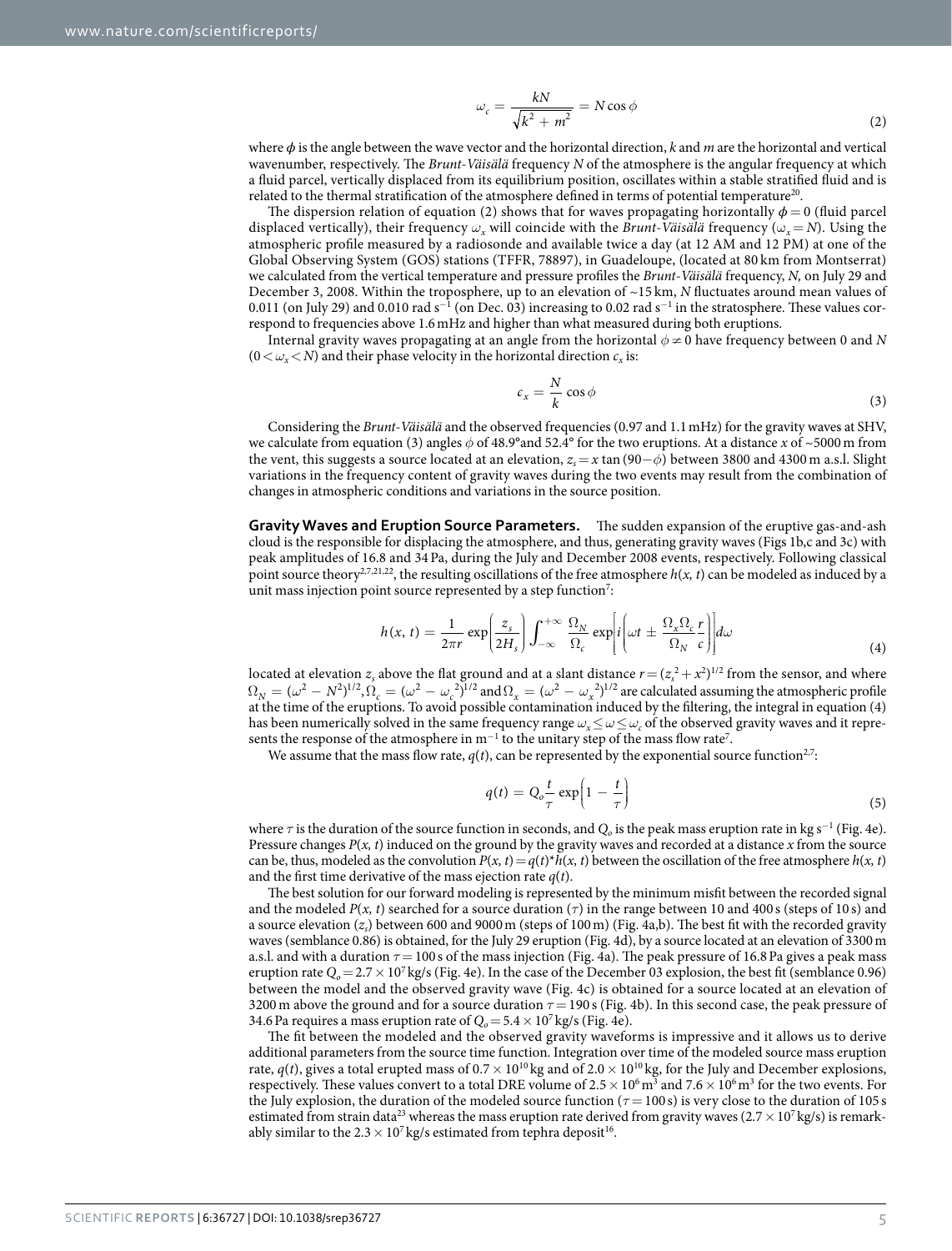

<span id="page-5-0"></span>

#### **Discussion**

Mass discharge rate and duration of the mass injection phase represents the key parameters to decipher the dynamics of volcanic eruption, which have always been difficult to assess with sufficient accuracy. The violent injection of a large amount of a gas and ash mixture can excite the atmosphere inducing acoustic-gravity modes which have been recorded by seismometers<sup>3-5,[18](#page-6-15),[24](#page-6-21)</sup> and microbarometers<sup>2,[6–9](#page-6-22)</sup>. However, in the near field, gravity waves do not couple to the ground efficiently and are not easy to be observed on seismograms<sup>18</sup>. We show how the low propagation velocity (<10m/s) makes these waves detectable using low-cost small-aperture infrasonic arrays frequently deployed on volcanoes to monitor explosive activity at local distances (<10 km).

Gravity waves have also been observed in satellite imagery<sup>7[,25](#page-6-23)</sup> as expanding pressure fronts centered around the volcano and consistent with the free oscillation of a fluid isothermal atmosphere triggered by the point injec-tion of a large mass of volcanic material<sup>[2](#page-6-1)[,7](#page-6-4)</sup>. We have shown how the point source model<sup>2,[7,](#page-6-4)[21,](#page-6-18)22</sup> provides a reasonable and simple physical solution to explain the origin of atmospheric gravity oscillations at ~1 mHz also in near-source region<sup>7[,9](#page-6-6)</sup>

Position of the source indicates the height where the initial momentum of the ejected material is exhausted<sup>26</sup> and our modeling is suggesting that this elevation is reached at around 3200 m a.s.l (that is at ~2286 m above the SHV crater). The duration of the source time function shows that the initial momentum sustained the eruptive column at SHV for ~100–200 s by continuous ejection of ash and gas mixture, feeding ~10<sup>10</sup> kg of tephra in the atmosphere. The total erupted mass derived from the forward modeling of the gravity waves  $(0.7 \times 10^{10} \text{kg}$  and of  $2.0 \times 10^{10}$  kg) can be used to estimate the possible height of the umbrella column. Considering the empirical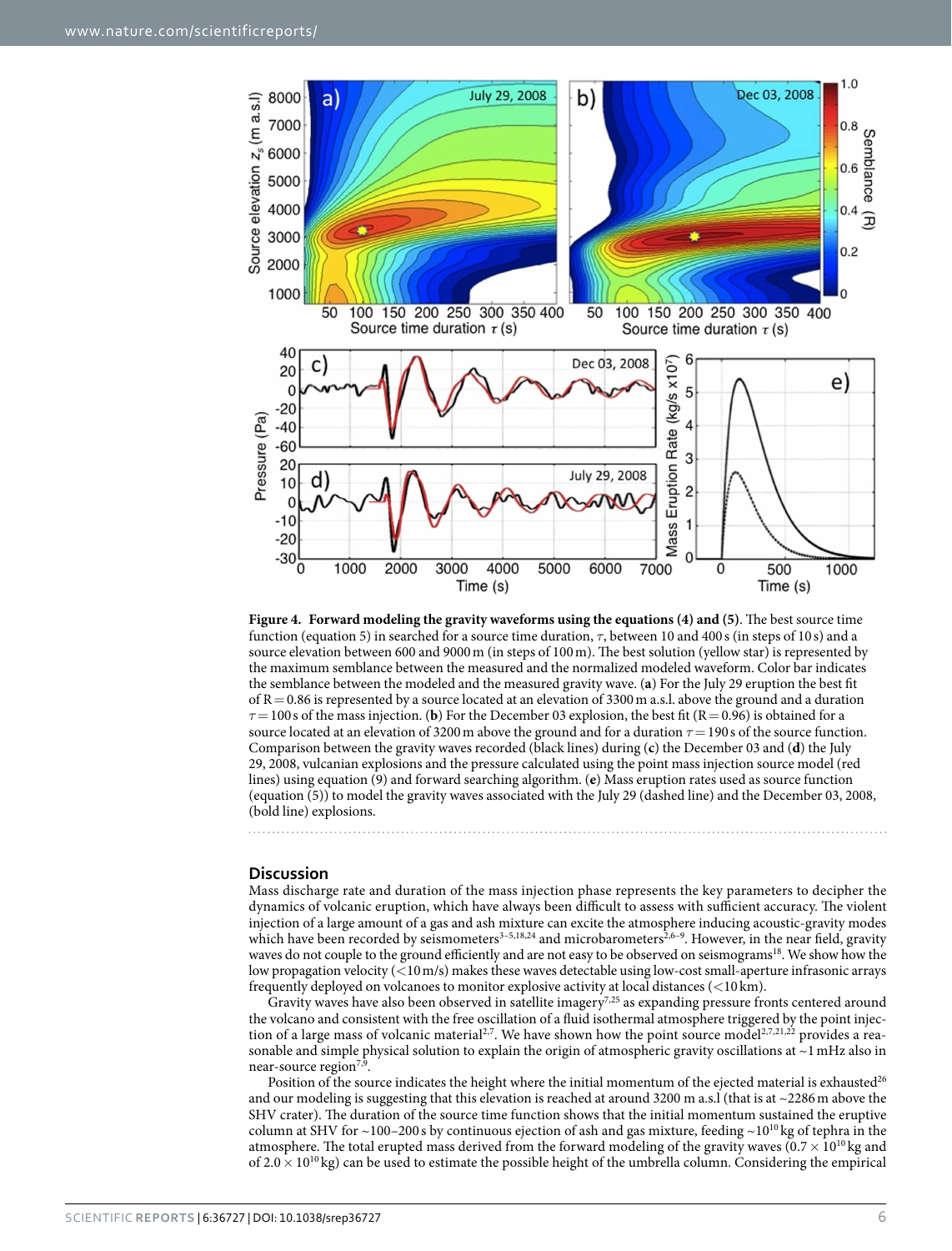relationship  $H=0.041M^{0.25}$  for the strong plume and assuming no wind effect<sup>27</sup>, we calculate that each explosion reached the 12 and 15 km of elevation, respectively, which are in very good agreement with the observed plume height<sup>16</sup>.

The analysis of atmospheric gravity waves generated by volcanic explosions and recorded also near the source by microbarometers can thus provide quantitative information on the size, rate and duration of eruptions. Simple parameters such as duration of the ejection phase and total mass erupted are critical inputs for atmospheric ash dispersal models. We show that these vital parameters can be derived by modeling gravity waves in near real-time. The results presented in this work may have important implications in the assessment of volcanic activity and provide a framework for the interpretation of atmospheric oscillation excited by volcanic eruption.

#### **References**

- <span id="page-6-0"></span>1. Donn, W. L. & Balachandran, N. K. Mount St. Helens eruption of 18 May 1980: air waves and explosive yield. *Science* **213,** 539–541, doi: 10.1126/science.213.4507.539 (1981).
- <span id="page-6-1"></span>2. Mikumo, T. & Bolt, B. A. Excitation mechanism of atmospheric pressure waves from the 1980 Mount St Helens eruption. *Geophys. J. Int.* **81,** 445–461 (1985).
- <span id="page-6-2"></span>3. Mauk, F. J. Utilization of seismically recorded infrasonic and acoustic signals to monitor volcanic explosions: The El Chichon Sequence 1982—A case study. *J. Geophys. Res*. **88,** 10,385–10,401, doi: 10.1029/JB088iB12p10385 (1983).
- <span id="page-6-3"></span>4. Widmer, R. & Zürn, W. Bichromatic excitation of long-period Rayleigh and air waves by the Mount Pinatubo and El Chichón volcanic eruptions. *Geophys. Res. Lett.* **19,** 8, 765–768 (1992).
- 5. Kanamori, H. & Mori, J. Harmonic excitation of mantle Rayleigh waves by the 1991 eruption of Mount Pinatubo, Philippines. *Geophys. Res. Lett.* **19,** 7 721–724, doi: 10.1029/92GL00258 (1992).
- <span id="page-6-22"></span>6. Tahira, M., Nomura, M., Sawada, Y. & Kamo, K. Infrasonic and acoustic-gravity waves generated by the Mount Pinatubo eruption of June 15, 1991, In *Fire and Mud: Eruptions and Lahars of Mount Pinatubo, Philippines*, (eds Newhall, C. G. & Punongbayan, R. S.) 601–614 (Univ. of Wash. Press, Seattle, 1996).
- <span id="page-6-4"></span>7. Kanamori, H., Mori, J. & Harkrider, D. G. Excitation of atmospheric oscillations by volcanic eruptions. *J. Geophys. Res.* **99,** 21,947–21,961, doi: 10.1029/94JB01475 (1994).
- <span id="page-6-5"></span>8. Ripepe, M., De Angelis, S., Lacanna, G. & Voight, B. Observation of infrasonic and gravity waves at Soufrière Hills Volcano, Montserrat. *Geophys. Res. Lett.* **37,** L00E14, doi: 10.1029/2010GL042557 (2010).
- <span id="page-6-6"></span>9. Baines, P. G. & Sacks, S. Atmospheric internal waves generated by explosive volcanic eruptions In *The Eruption of Soufriere Hills Volcano, Montserrat from 2000 to 2010*, (eds Wadge, G. & Voight, B.) 39 (Geological Society, London, 2013).
- <span id="page-6-7"></span>10. Aspinall, W. P. *et al.* The Soufrière Hills Eruption, Montserrat, British West Indies: Introduction to Special Section, Part 1. *Geophys. Res. Lett.* **25,** 18, 3387 (1998).
- <span id="page-6-8"></span>11. Young, S. R. *et al.* Overview of the eruption of Soufrière Hills volcano, Montserrat, July 18 1995 to December 1997. *Geophys. Res. Lett.* **25,** 18 3389–3392 (1998).
- <span id="page-6-9"></span>12. Delle Donne, D. *et al.* Thermal, acoustic and seismic signals from pyroclastic density currents and Vulcanian explosions at Soufrie're Hills Volcano, Montserrat In *The Eruption of Soufriere Hills Volcano, Montserrat from 2000 to 2010* (eds Wadge, G. & Voight, B.) **39**, 169–178 (Geological Society, London, 2013).
- <span id="page-6-10"></span>13. Gottsmann, J. *et al.* On the geophysical fingerprint of Vulcanian explosions. *Earth and Planetary Science Letters* **306,** 98–104, doi: org/10.1016/j.epsl.2011.03.035 (2011).
- <span id="page-6-11"></span>14. Mattioli, G. *et al.* Prototype PBO instrumentation of CALIPSO Project captures world-record lava dome collapse on Montserrat. *Eos Trans. AGU* 85, 34, doi: 10.1029/2004EO340001 (2004).
- <span id="page-6-12"></span>15. Wadge, G. *et al.* An overview of the eruption of Soufrière Hills Volcano, Montserrat from 2000 to 2010 In *The Eruption of Soufriere Hills Volcano, Montserrat from 2000 to 2010* (eds Wadge, G. & Voight, B.) **39**, 1–39 (Geological Society, London, 2013).
- <span id="page-6-13"></span>16. Chardot, L. *et al.* Explosion dynamics from strainmeter and microbarometer observations, Soufriere Hills Volcano, Montserrat: 2008–2009. *Geophys. Res. Lett.* **37,** L00E24, doi: 10.1029/2010GL044661 (2010).
- <span id="page-6-14"></span>17. Ripepe, M., Marchetti, E. & Ulivieri, G. Infrasonic monitoring at Stromboli Volcano during the 2003 effusive eruption: Insights on the explosive and degassing process of an open conduit system. *J. Geophys. Res.* **112,** B09207, doi: 10.1029/2006JB004613 (2007).
- <span id="page-6-15"></span>18. Wadata, S. & Kanamori, H. Acoustic resonant oscillations between the atmosphere and the solid earth during the 1991 Mt. Pinatubo eruption. *J. Geophys. Res.* **115,** B12319, doi: 10.1029/2010JB007747 (2010).
- <span id="page-6-16"></span>19. Gossard, E. & Munk, W. On gravity waves in the atmosphere, *J. Meteorol.* **11,** 4 259–269 (1954).
- <span id="page-6-17"></span>20. Nappo, C. In *An introduction to atmospheric gravity waves*. (Academic Press, Elsevier Science 2002).
- <span id="page-6-18"></span>21. Harkrider, D. G. Theoretical and observed acoustic‐gravity waves from explosive sources in the atmosphere. *J. Geophys. Res.* **69,** 5295–5321, doi: 10.1029/JZ069i024p05295 (1964).
- <span id="page-6-19"></span>22. Mikumo, T. & Watada, S. Acoustic gravity waves from earthquakes In *Infrasound Monitoring for Atmospheric Studies* (eds Le Pichon, A., Blanc, E., Hauchecorne, A.) 259–275 (Springer, 2010).
- <span id="page-6-20"></span>23. Voight, B. *et al.* Unique strainmeter observations of Vulcanian explosions, Soufrière Hills Volcano, Montserrat, July 2003. *Geophys. Res. Lett.* **37,** L00E18, doi: 10.1029/2010GL042551 (2010).
- <span id="page-6-21"></span>24. De Angelis, S., McNutt, S. R. & Webley, P. W. Evidence of atmospheric gravity waves during the 2008 eruption of Okmok volcano from seismic and remote sensing stations. *Geophys. Res. Lett.* **38,** L10303, doi: 10.1029/2011GL047144 (2011).
- <span id="page-6-23"></span>25. Miller, S. D. *et al.* Upper atmospheric gravity wave details revealed in nightglow satellite imagery. *PNAS* **112,** 49 E6728–E6735, doi: 10.1073/pnas.1508084112 (2015).
- <span id="page-6-24"></span>26. Suzuki, Y. J. & Koyaguchi, T. A three-dimensional numerical simulation of spreading umbrella clouds. *J. Geophys. Res.* **114,** B03209, doi: 10.1029/2007JB005369 (2009).
- <span id="page-6-25"></span>27. Parfitt, E. A. & Wilson, L. In *Fundamentals of Physical Volcanology* (Blackwell, Cambridge, Mass., 2008).

#### **Acknowledgements**

This work has been realized under the financial support of EC projects ARISE and FUTUREVOLC. Authors thanks Jo Gottsman, Selwin Sacks and Alan Linde for making available the microbarometric data. The MVO (Montserrat Volcano Observatory) staff is acknowledged for their support in the field.

#### **Author Contributions**

M.R. developed the model and wrote the manuscript. G.B. has analysed the propagation of GW and contributed to develop the model. G.L., D.D.D., and S.D. have collected and analysed the microbarometric data. E.M. has developed part of the location procedure and contributed to the atmospheric model. G.B. and S.D. have contributed to write the manuscript.